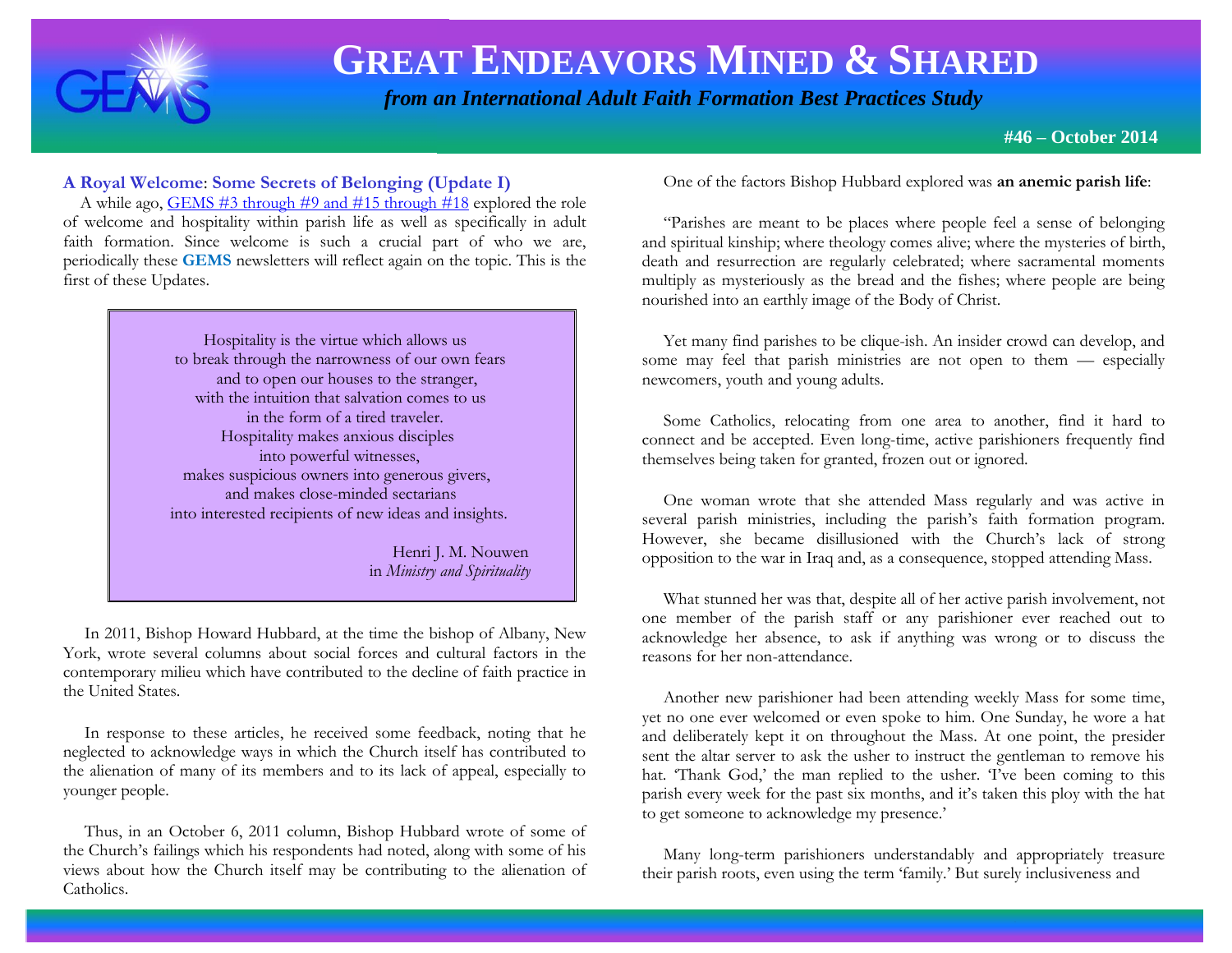hospitality should be high priorities in a parish without an erosion of this cherished identity and connectedness."

 The feelings described here aren't held only by adults who have been involved in church for many years or are searching to return.

 In the [September 12, 2011 issue](http://americamagazine.org/issue/786/faith-focus/student-teachers) of *America*, Jay Cormier, adjunct professor at St. Anselm College, Manchester, NH, recounts his experience of teaching the required freshman religion seminar. In spending the semester with these college students, he realized "Religion is not so much about believing as it is about belonging."

 When he assigned a reflection paper on "what parable of Jesus did you find most meaningful?" more than half wrote about Jesus' admonitions on not judging others. Jay realized that this generation values acceptance, respect, welcoming.

 The students were asked to design the "perfect" church setting. Jay was expecting more modern art and entertainment. "But what the students valued above all else was being welcomed, feeling that they had something valuable to contribute." ("They also wanted liturgy that engaged them, prayer that enabled them to participate. And they wanted sermons that made sense on Monday morning.")

> …in these students I had the chance to see the future church. It will be a humbler and more welcoming church, a more engaged and engaging church, and, as a result, a more faithful and faith-filled church. … that future church begins in our own church – now, here, today.

> > Jay Cormier in *America,* September 12, 2011

Many of these comments speak of being:

- welcomed and accepted
- spoken to
- known by name
- noticed and/or missed

 appreciated and valued for who they are and what they can contribute

 In this Update we'll look at some reminders and some practices to make hospitality second-nature to who we are, to how we live in our parishes, responding to people's desire to go "where everyone knows your name."

 As we do this, two foundational principles which undergird our living of welcome and hospitality within the parish:

- $\bullet$  Often when we think about or look for resources for hospitality, visitors and newcomers come to mind. As important as they are (and we'll look at some specific ideas on this theme in our December issue), **all people** need to feel welcomed. Sometimes we pay attention to the visitor, but ignore the faithful parishioners of 35 years.
- At times, too, we think that welcome and hospitality are the responsibility of the pastor, the staff, the greeters, the hospitality committee. It is; but hospitality is **the role of each and every person**. Those who "sit in the pews" are the best ambassadors for the parish. Some of the following ideas might be specifically addressed to particular people or groups; the main goal is to form a community in which each person lives hospitality (within the parish and within their 24/7 days).



**Called by name.** In *Vibrant Faith in the Congregation* by David W. Anderson (Vibrant Faith Publishing, 2011), this idea is shared. It is specifically about youth. How might we apply it to all parishioners?

 "…his experience as pastor in a congregation in Florida. At one council meeting he projected pictures of all the seventh graders. It was a large congregation and there were scores of seventh graders. He asked that the council members call out the names of the youth as they appeared on the screen. About the only youth that were named were the ones who were children of council members. …

 How many adults would return to a congregation week after week if no one but their family members and closest friends called them by name? Probably not many. Why should we imagine that our youth feel like coming back week after week when nobody calls them be name either?"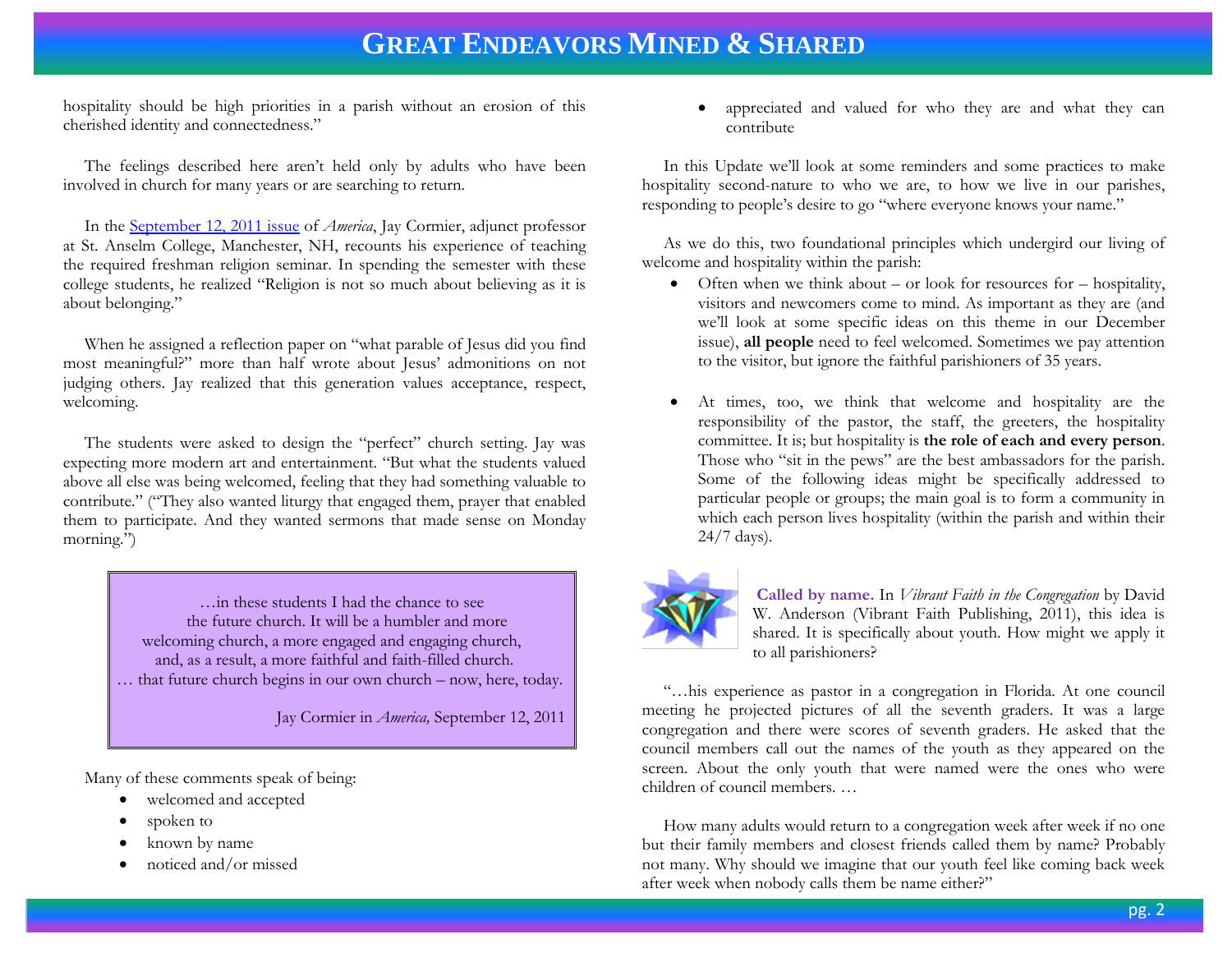

**Train Greeters and Ushers.** Train people in these ministries to introduce themselves by name and to learn the names of parishioners.

Some reminders for greeters and ushers:

- Your primary role is to welcome and converse with everyone, not just your friends.
- Watch your conversations which might be overheard by anyone: no complaining, criticizing, gossiping.
- When giving directions: take, don't point. Have you ever asked for directions to a product in a store and had the customer service agent walk with you until you reached the department which you needed? In most of our parishes, this kind of personal assistance only takes a minute. Don't point them in the direction of the nursery or restrooms, take them there.
- Make a point of introducing parishioners to one another.
- Be on the lookout for a bewildered look, being attentive for ways to help.
- $\bullet$  Be aware of read the body language of people and avoid being "too friendly" to those who seem more reserved or prefer to remain anonymous.
- Greet people after liturgy (and after events) as well as when they are arriving.

 You might want to develop distinct roles/job descriptions for greeters and ushers. One possible model:

- Greeters begin in the parking lot or on the sidewalk, seeing to the immediate comfort and needs of the parishioners and visitors. This may mean offering an umbrella, helping them get a wheelchair or stroller out of their car, pointing them to the drinking fountains and restrooms, and introducing them to an usher.
- The ushers then take on the role of seating people, providing them with worships aids/hymnals, introducing them to staff and other parishioners, and helping people find their way to the coffee hour or faith formation sessions.

 Encourage staff and liturgical ministers to be greeters who roam the church, the gathering space, refreshment areas and hallways, introducing themselves to parishioners they haven't met before.



**Create a "special forces" greeter team.** Invite as many parishioners as possible to be members of this team. Their task is to make sure they talk only to people they don't know for the first ten minutes after they arrive (at liturgy or a parish

gathering) and for the first ten minutes after liturgy or gathering is over. Their primary role is to find people who seem disconnected and extend welcome and connection to them.



**Adopt a "neighborhood."** Divide your church – and parish hall for gatherings – into sections. Invite various parish leaders (Parish Pastoral Council, Commissions and various committees, etc.) to "adopt" a section as their neighborhood.

They commit to participate in the same weekend liturgy each week, sit in their neighborhood, and watch for new people and/or parishioners who might be alone.



**Pay attention to the little things** (which aren't always so little).

- Provide umbrella escorts from the parking lot in inclement weather.
- Place hand sanitizers around the building.
- Provide chairs in the women's restroom.
- Scatter comfortable seating in the gathering space(s).
- Provide name tags for everyone in the parish, not just newcomers and visitors.



#### **Pay attention to the children.**

- Greet them, not just their parents.
- Get down on their level when talking with them.
- Find out (and remember) their names.
- Give small children (who might not be going to the nursery or preschool) a small activity packet (with stickers, etc.)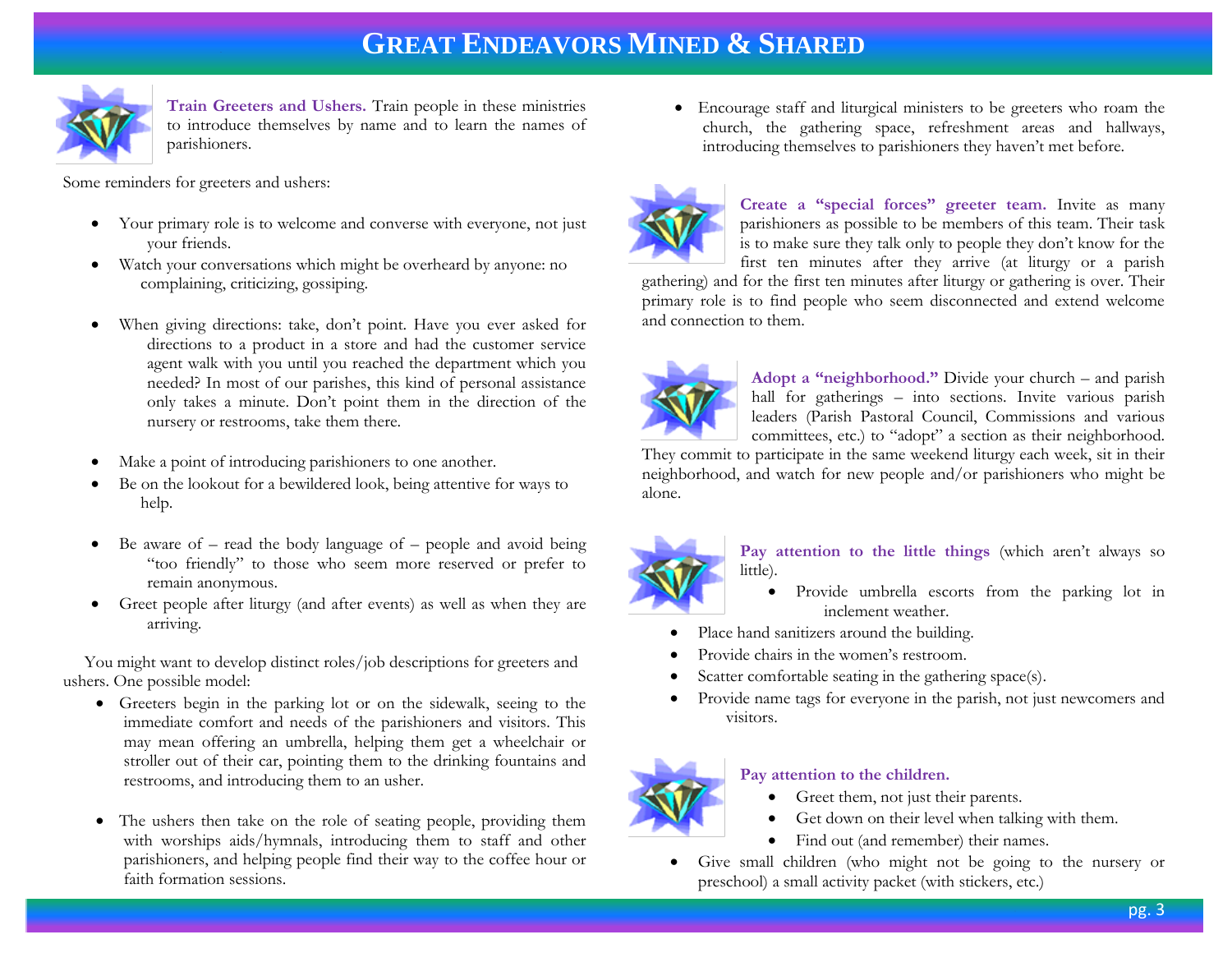

**Teach about hospitality.** Hospitality has always been a hallmark of Christianity, a call of the Gospel. Preaching about the theology and practice of hospitality reminds us, challenges us, because we realize that our promises about "seeking and

serving Christ in all persons" can begin at coffee and doughnuts. A smile, a word, showing interest, noticing someone with respect can change a person's day.

 Since welcome and hospitality is the responsibility of each and every parishioner, take time to reflect on and teach ways and skills to be hospitable in the parish, at home, in the workplace. Infuse the ideas in various other themes of discipleship; spend some times to specifically highlight the call to be hospitable (in homilies, on the website, in the bulletin, etc.).

Invite parishioners to ask themselves: how welcoming am I?

- I greet people as I approach the church.
- I greet people in the gathering space of the church.
- I acknowledge people near me as I enter the pew.
- I often sit in a different place so that I can meet new people. (Being creatures of habit – and wanting to be comfortable – it's easy to sit in the same place all the time. Sitting in different areas and introducing ourselves to new people genuinely contributes to a sense of hospitality.)
- At the Sign of Peace, I joyfully extend the peace of Christ to all those around me.
- When I see someone new at church, I
	- o introduce myself
	- o introduce the person to the presider of the liturgy
	- o introduce the person to at least three other people
- I remember the rule of 3 to 1. I talk to three people whom I do not know for every person who is a friend or acquaintance.
- At parish gatherings, rather than sitting with people I know very well, I go to a table/area with people whom I do not yet know.
- I am sensitive to the needs of people with disabilities.
- When making plans to attend a parish event, I call someone else and invite them to go with me. I call the parish office and ask for the name of a new member, calling and inviting them.
- I engage in ministry and/or small group activity. Scripture groups, ministering as a catechist, serving at funeral luncheons, etc. are opportunities to serve as well as get to know others. Meeting new people, knowing people by name, goes a long way toward creating and sustaining a welcoming environment.

 At times people are hesitant to introduce themselves to someone at church; sometimes it is because they are afraid of embarrassing themselves by mistaking a long-time parishioner for a newcomer. An easy way to get around that fear is to introduce yourself with a question: "Hi, my name is  $\Box$ I've been coming here two years. How long have you been a parishioner?" This open-ended question doesn't presume that the person you're speaking with is a newcomer a visitor or a parishioner. It allows them to reveal which and to begin a conversation.

 Perhaps, too, hospitality, on the part of all, includes hospitality from parishioners toward the pastoral staff. See [Ten Commandments for](http://www.holyangels.com/node/36)  [Welcoming a New Pastor.](http://www.holyangels.com/node/36)



**Continually let people know that everyone is welcome.** Several Catholic parishes have adopted this whimsical, but with-a-crucial-point, message which appears on the website of [All Saints Lutheran Church in Aurora, Colorado:](http://www.allsaintsnet.org/)

#### "All Are Welcome!

We extend a special welcome to those who are single, married, divorced, gay, filthy rich, dirt poor. Y no habla Ingles.

We extend a special welcome to those who are crying new-borns, those skinny as a rail, or could afford to lose a few pounds.

At parish gatherings, I introduce people to other parishioners.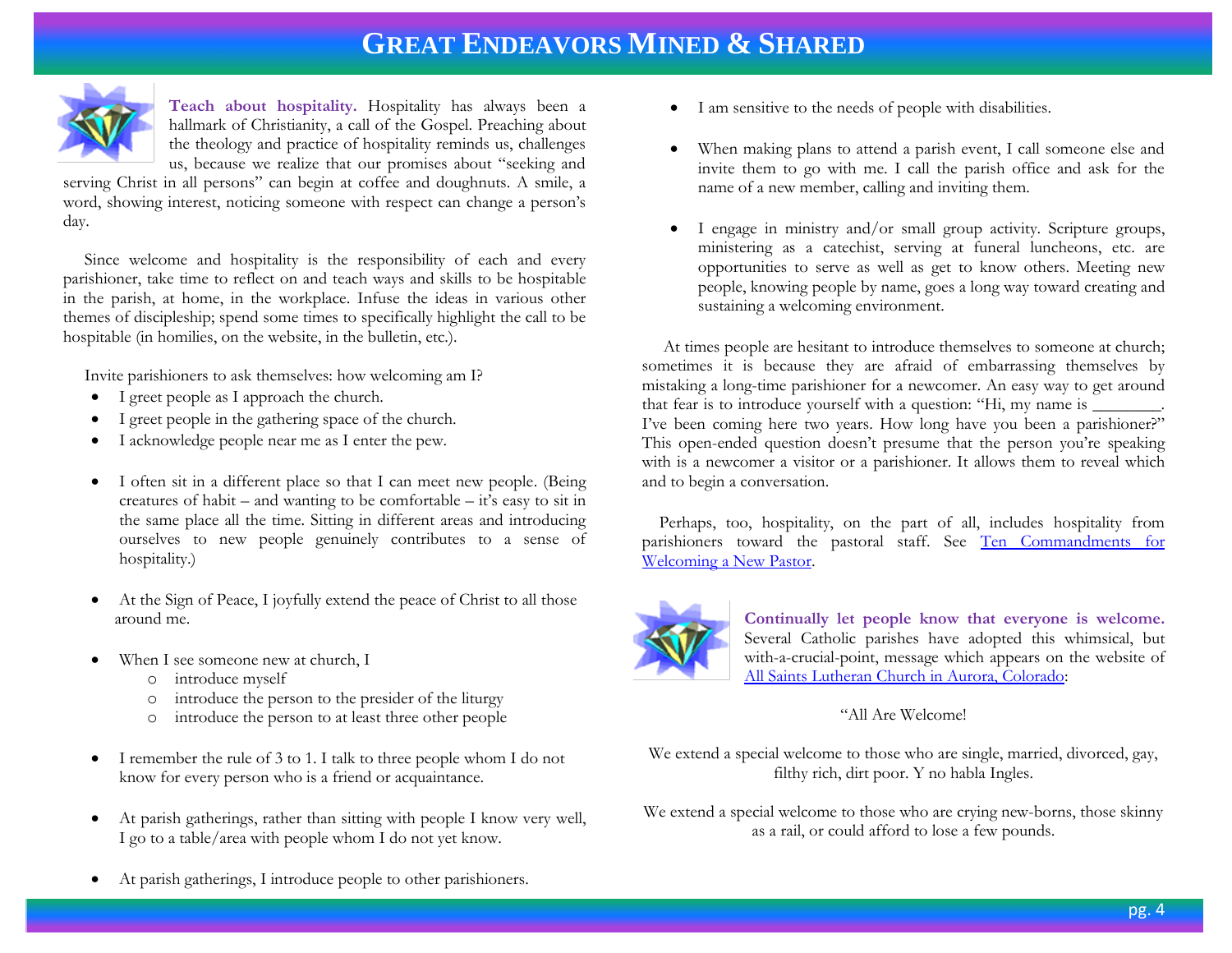We welcome you if you can sing like Andrea Bocelli or like our pastor who can't carry a note in a bucket.

You're welcome here if you're "just browsing," just woke up, or just got out of jail.

We don't care if you're more Catholic than the Pope, or haven't been in church since little Joey's Baptism.

We extend a special welcome to those who are over 60 but not grown up yet, and to teenagers who are growing up too fast.

We welcome soccer moms, NASCAR dads, starving artists, tree-huggers, latte-sippers, vegetarians, junk-food eaters.

We welcome those who are in recovery or are still addicted.

We welcome you if you're having problems, or you're down in the dumps, or you don't like "organized religion" – we've been there, too.

If you blew all your offering money at the dog track, you're welcome here.

We offer a special welcome to those who think the earth is flat, work too hard, don't work, can't spell, or came because grandma is in town and wanted to go to church.

We welcome those who are inked, pierced or both. We offer a special welcome to those who could use a prayer right now, had religion shoved down your throat as a kid, or got lost in traffic and wound up here by mistake.

We welcome the flexible, inflexible, tolerant and intolerant, those who laughed as well as those who gasped at this welcome card.

We welcome tourists, seekers, doubters, bleeding hearts, and you!"

 You might also want to check [How to Welcome Everyone to Parish Life &](http://store.pastoralplanning.com/meforwefotos.html)  [Sunday Mass](http://store.pastoralplanning.com/meforwefotos.html) by Bill Huebsch.



**Reach out to the missing**. Elaine Menardi, on her [blog post](http://laneplane.com/2013/02/11/the-parable-of-the-lost-peep/)  from February 11, 2013, *[The Parable of the Lost Peep](http://laneplane.com/2013/02/11/the-parable-of-the-lost-peep/)*, reminds us that "When we lose track of family / friends / loved ones, we usually make the effort to find out what's going on… what

has happened to them… what they are doing,… why they haven't been around… if they are okay."

Elaine challenges us with these questions:

- "What do you do when you notice someone is missing from your weekly congregation?
- What would you do if you saw that someone Un-Friended / Un-Liked / Un-Linked / Un-Followed? Do you even keep track of that?
- What would you do if your lost Peep never returned your phone calls or emails or text-messages? Would you be worried about them?"

 Many of the new databases used by parishes provide the capacity to track "activity" of your parishioners. If, then, there is someone who has dropped out of sight for a while, staff members can give a call and reach out to reconnect, to make sure that person is doing ok, etc.



**Go to the people.** Most often we expect people to always come to the parish site for everything. Perhaps "church" is everywhere; it is where the people are.

What are some ways the parish and parish leadership can go to the people?

- $\bullet$  Visits to their workplaces. See [GEMS #1.](http://www.janetschaeffler.com/Gems__1.pdf)
- Adult faith formation sessions in senior citizen complexes.
- Rent a small store in a neighboring mall; make it a place for prayer, for learning, etc.
- One pastor, newly assigned to the parish, announced that he would be (especially during the good-weather months) walking through the parish one evening a week and stopping to bless the homes of those who were at home.